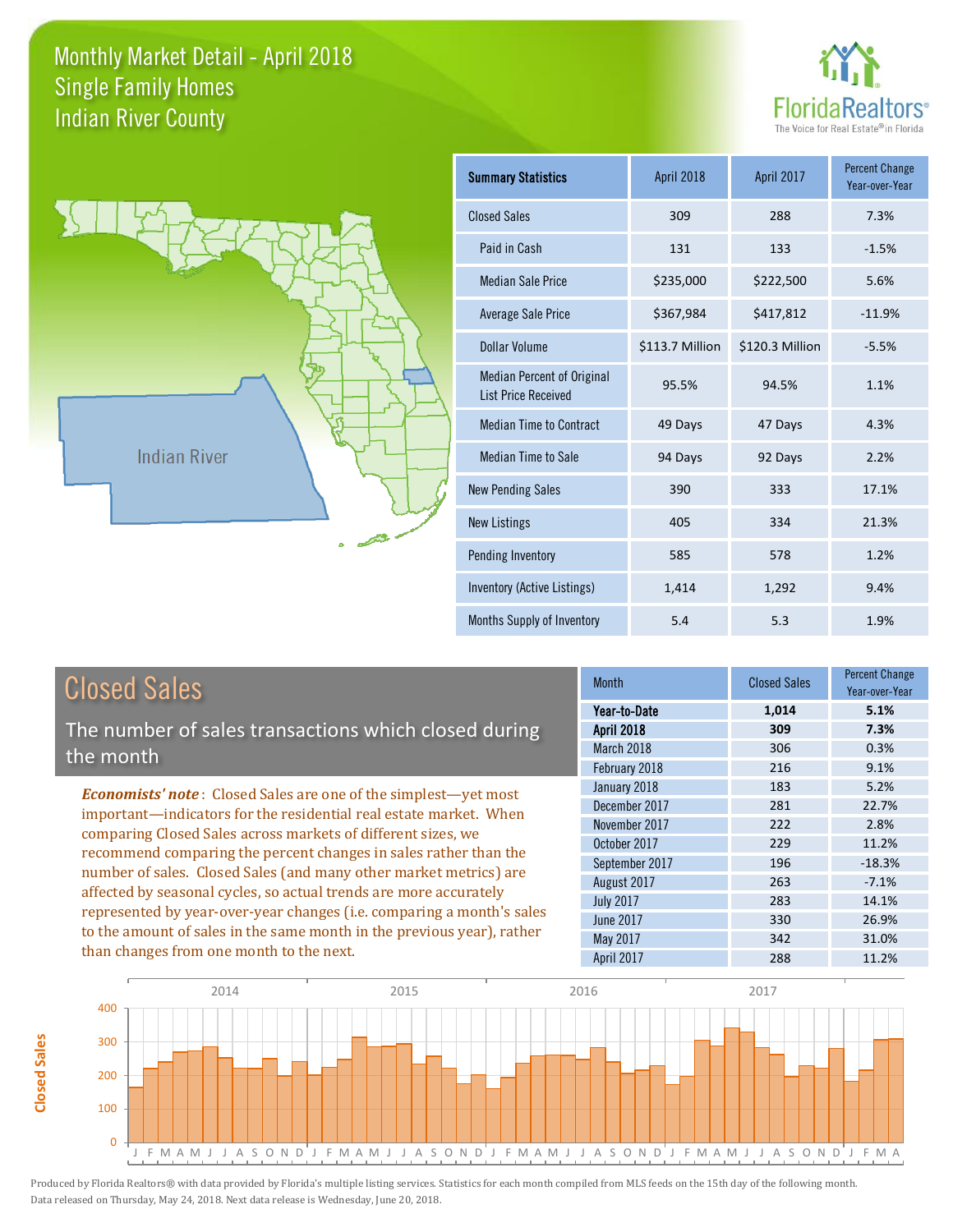this statistic should be interpreted with care.



| Cash Sales                                                                     | <b>Month</b>      | <b>Cash Sales</b> | <b>Percent Change</b><br>Year-over-Year |
|--------------------------------------------------------------------------------|-------------------|-------------------|-----------------------------------------|
|                                                                                | Year-to-Date      | 402               | $-9.0%$                                 |
| The number of Closed Sales during the month in which                           | <b>April 2018</b> | 131               | $-1.5%$                                 |
| buyers exclusively paid in cash                                                | March 2018        | 105               | $-26.6%$                                |
|                                                                                | February 2018     | 93                | 2.2%                                    |
|                                                                                | January 2018      | 73                | $-2.7%$                                 |
|                                                                                | December 2017     | 110               | 6.8%                                    |
| <b>Economists' note:</b> Cash Sales can be a useful indicator of the extent to | November 2017     | 89                | 12.7%                                   |
| which investors are participating in the market. Why? Investors are            | October 2017      | 93                | 6.9%                                    |
| far more likely to have the funds to purchase a home available up front,       | September 2017    | 66                | $-29.8%$                                |
| whereas the typical homebuyer requires a mortgage or some other                | August 2017       | 88                | $-24.1%$                                |
| form of financing. There are, of course, many possible exceptions, so          | <b>July 2017</b>  | 104               | 3.0%                                    |
| this statistic should be interpreted with care                                 | June 2017         | 129               | 21.7%                                   |



## Cash Sales as a Percentage of Closed Sales

The percentage of Closed Sales during the month which were Cash Sales

*Economists' note* : This statistic is simply another way of viewing Cash Sales. The remaining percentages of Closed Sales (i.e. those not paid fully in cash) each month involved some sort of financing, such as mortgages, owner/seller financing, assumed loans, etc.

| <b>Month</b>      | Percent of Closed<br><b>Sales Paid in Cash</b> | <b>Percent Change</b><br>Year-over-Year |
|-------------------|------------------------------------------------|-----------------------------------------|
| Year-to-Date      | 39.6%                                          | $-13.5%$                                |
| <b>April 2018</b> | 42.4%                                          | $-8.2%$                                 |
| March 2018        | 34.3%                                          | $-26.9%$                                |
| February 2018     | 43.1%                                          | $-6.3%$                                 |
| January 2018      | 39.9%                                          | $-7.4%$                                 |
| December 2017     | 39.1%                                          | $-13.1%$                                |
| November 2017     | 40.1%                                          | 9.6%                                    |
| October 2017      | 40.6%                                          | $-3.8%$                                 |
| September 2017    | 33.7%                                          | $-14.0%$                                |
| August 2017       | 33.5%                                          | $-18.3%$                                |
| <b>July 2017</b>  | 36.7%                                          | $-9.8%$                                 |
| <b>June 2017</b>  | 39.1%                                          | $-4.2%$                                 |
| May 2017          | 39.2%                                          | $-18.2%$                                |
| April 2017        | 46.2%                                          | 2.2%                                    |

May 2017 134 7.2%

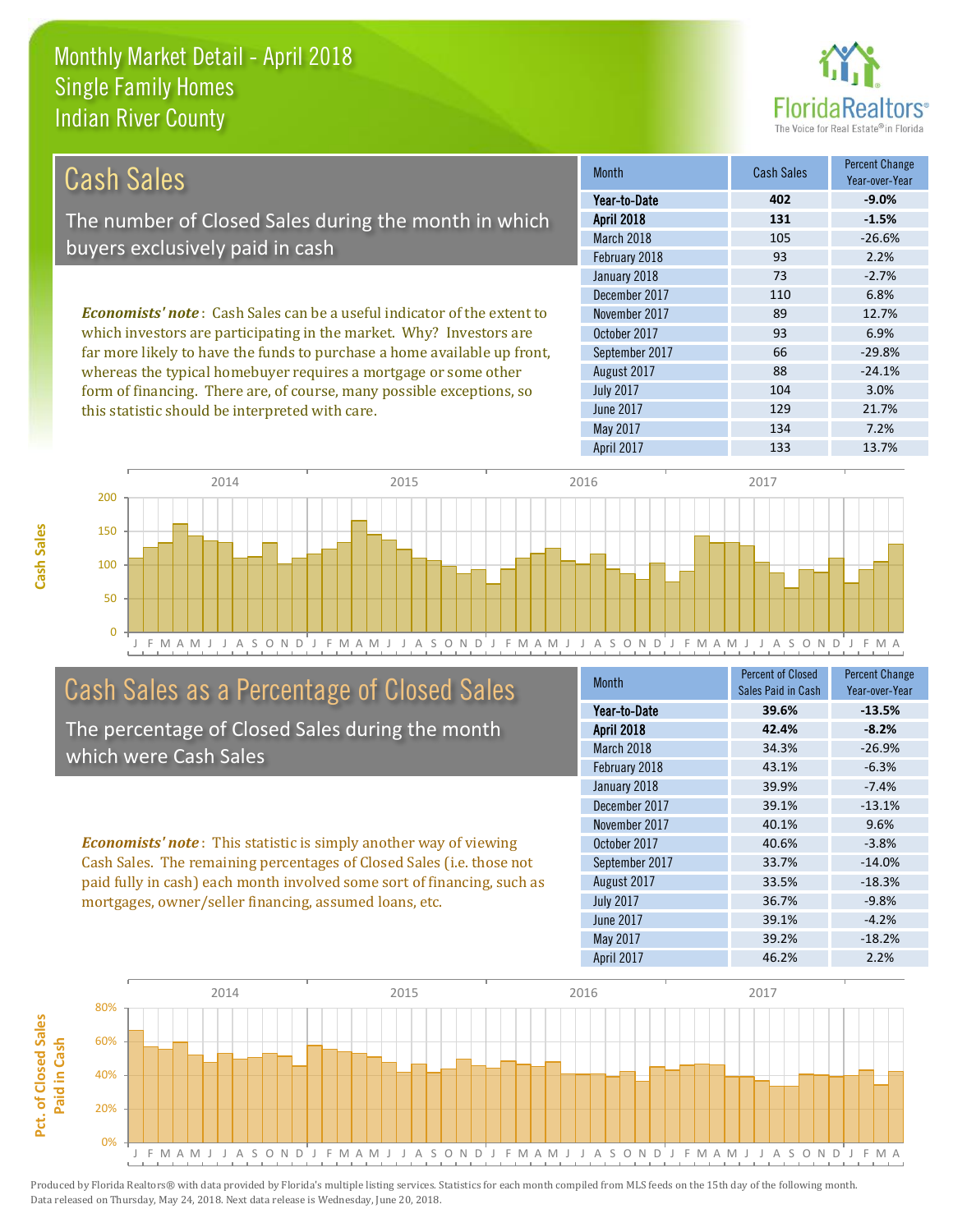the types of homes that sell can change over time.



| <b>Median Sale Price</b>                                                  | <b>Month</b>      | <b>Median Sale Price</b> | <b>Percent Change</b><br>Year-over-Year |
|---------------------------------------------------------------------------|-------------------|--------------------------|-----------------------------------------|
|                                                                           | Year-to-Date      | \$234,000                | 6.4%                                    |
| The median sale price reported for the month (i.e. 50%                    | <b>April 2018</b> | \$235,000                | 5.6%                                    |
|                                                                           | March 2018        | \$225,000                | 0.9%                                    |
| of sales were above and 50% of sales were below)                          | February 2018     | \$242,450                | 12.0%                                   |
|                                                                           | January 2018      | \$229,000                | 9.0%                                    |
| <b>Economists' note:</b> Median Sale Price is our preferred summary       | December 2017     | \$240,000                | 17.1%                                   |
| statistic for price activity because, unlike Average Sale Price, Median   | November 2017     | \$218,950                | $-0.2%$                                 |
| Sale Price is not sensitive to high sale prices for small numbers of      | October 2017      | \$221,170                | 16.4%                                   |
| homes that may not be characteristic of the market area. Keep in mind     | September 2017    | \$229,950                | 23.7%                                   |
| that median price trends over time are not always solely caused by        | August 2017       | \$236,000                | 18.2%                                   |
| changes in the general value of local real estate. Median sale price only | <b>July 2017</b>  | \$231,263                | 10.1%                                   |
| reflects the values of the homes that sold each month, and the mix of     | June 2017         | \$235,000                | 10.3%                                   |
| the types of homes that sell can change over time.                        | May 2017          | \$234,950                | 10.8%                                   |



## Average Sale Price

The average sale price reported for the month (i.e. total sales in dollars divided by the number of sales)

*Economists' note* : Usually, we prefer Median Sale Price over Average Sale Price as a summary statistic for home prices. However, Average Sale Price does have its uses—particularly when it is analyzed alongside the Median Sale Price. For one, the relative difference between the two statistics can provide some insight into the market for higher-end homes in an area.

| <b>Month</b>     | <b>Average Sale Price</b> | <b>Percent Change</b><br>Year-over-Year |
|------------------|---------------------------|-----------------------------------------|
| Year-to-Date     | \$344,441                 | 0.9%                                    |
| April 2018       | \$367,984                 | $-11.9%$                                |
| March 2018       | \$317,196                 | 1.3%                                    |
| February 2018    | \$371,669                 | 30.8%                                   |
| January 2018     | \$318,106                 | $-3.4%$                                 |
| December 2017    | \$324,810                 | 17.0%                                   |
| November 2017    | \$273,937                 | $-5.4%$                                 |
| October 2017     | \$326,449                 | 19.8%                                   |
| September 2017   | \$326,359                 | 31.7%                                   |
| August 2017      | \$369,844                 | 40.7%                                   |
| <b>July 2017</b> | \$395,308                 | 36.1%                                   |
| <b>June 2017</b> | \$316,200                 | $-10.9%$                                |
| May 2017         | \$324,465                 | $-14.3%$                                |
| April 2017       | \$417,812                 | 31.7%                                   |

April 2017 **\$222,500** \$2021,500



Produced by Florida Realtors® with data provided by Florida's multiple listing services. Statistics for each month compiled from MLS feeds on the 15th day of the following month. Data released on Thursday, May 24, 2018. Next data release is Wednesday, June 20, 2018.

**Average Sale Price**

**Average Sale Price**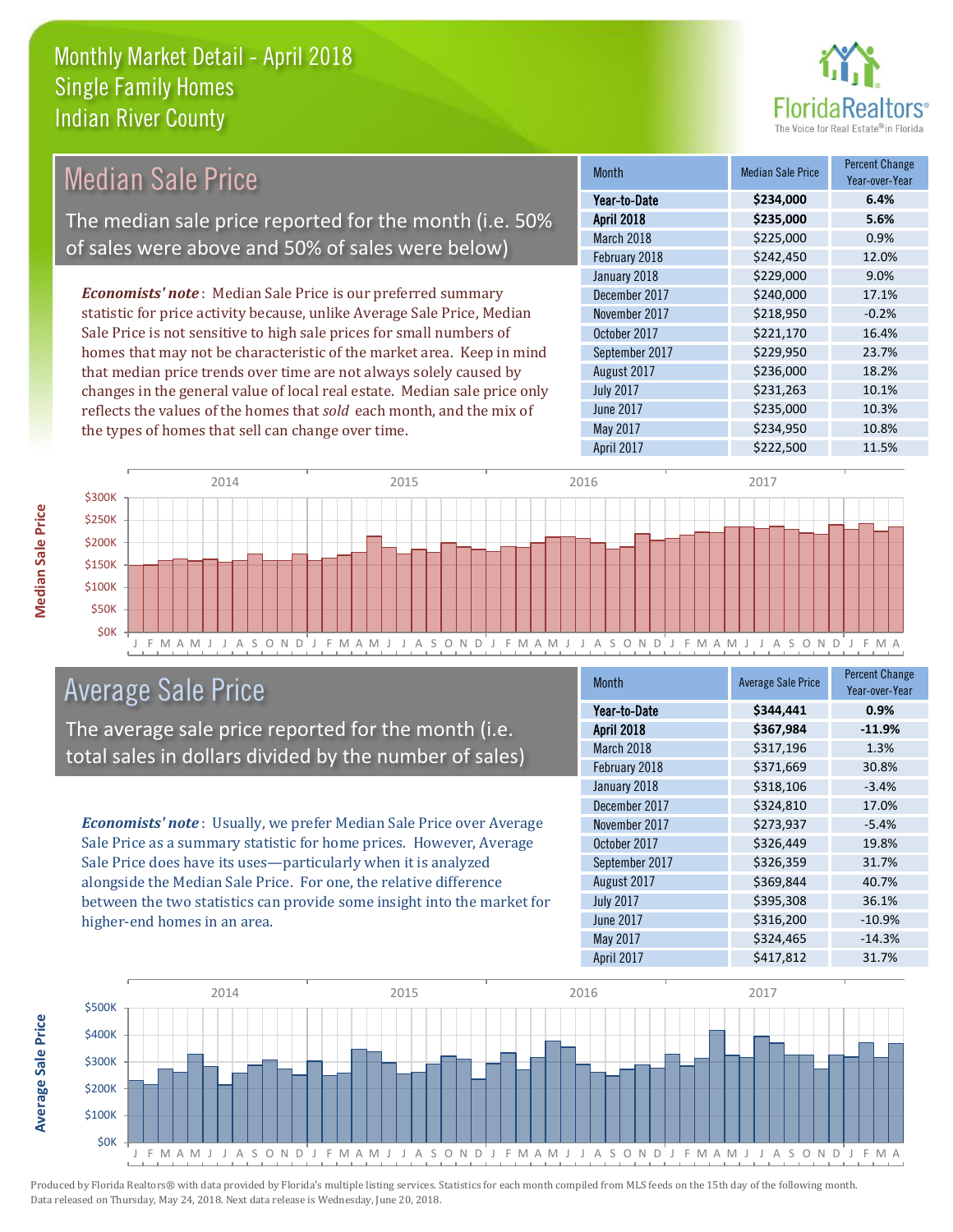

### Dollar Volume

The sum of the sale prices for all sales which closed during the month

*Economists' note* : Dollar Volume is simply the sum of all sale prices in a given time period, and can quickly be calculated by multiplying Closed Sales by Average Sale Price. It is a strong indicator of the health of the real estate industry in a market, and is of particular interest to real estate professionals, investors, analysts, and government agencies. Potential home sellers and home buyers, on the other hand, will likely be better served by paying attention to trends in the two components of Dollar Volume (i.e. sales and prices) individually.

| <b>Month</b>     | <b>Dollar Volume</b> | <b>Percent Change</b><br>Year-over-Year |
|------------------|----------------------|-----------------------------------------|
| Year-to-Date     | \$349.3 Million      | 6.0%                                    |
| April 2018       | \$113.7 Million      | $-5.5%$                                 |
| March 2018       | \$97.1 Million       | 1.6%                                    |
| February 2018    | \$80.3 Million       | 42.6%                                   |
| January 2018     | \$58.2 Million       | 1.6%                                    |
| December 2017    | \$91.3 Million       | 43.6%                                   |
| November 2017    | \$60.8 Million       | $-2.8%$                                 |
| October 2017     | \$74.8 Million       | 33.2%                                   |
| September 2017   | \$64.0 Million       | 7.6%                                    |
| August 2017      | \$97.3 Million       | 30.8%                                   |
| <b>July 2017</b> | \$111.9 Million      | 55.3%                                   |
| <b>June 2017</b> | \$104.3 Million      | 13.1%                                   |
| May 2017         | \$111.0 Million      | 12.3%                                   |
| April 2017       | \$120.3 Million      | 46.4%                                   |



## Median Percent of Original List Price Received

The median of the sale price (as a percentage of the original list price) across all properties selling during the month

*Economists' note* : The Median Percent of Original List Price Received is useful as an indicator of market recovery, since it typically rises as buyers realize that the market may be moving away from them and they need to match the selling price (or better it) in order to get a contract on the house. This is usually the last measure to indicate a market has shifted from down to up, so it is what we would call a *lagging* indicator.

| <b>Month</b>      | Med. Pct. of Orig.         | <b>Percent Change</b> |
|-------------------|----------------------------|-----------------------|
|                   | <b>List Price Received</b> | Year-over-Year        |
| Year-to-Date      | 95.7%                      | 0.5%                  |
| <b>April 2018</b> | 95.5%                      | 1.1%                  |
| March 2018        | 95.7%                      | $-0.2%$               |
| February 2018     | 95.8%                      | 0.2%                  |
| January 2018      | 95.8%                      | 0.3%                  |
| December 2017     | 96.0%                      | 0.5%                  |
| November 2017     | 95.2%                      | 0.0%                  |
| October 2017      | 95.2%                      | $-0.8%$               |
| September 2017    | 95.5%                      | 0.0%                  |
| August 2017       | 96.1%                      | 1.2%                  |
| <b>July 2017</b>  | 96.3%                      | 1.0%                  |
| <b>June 2017</b>  | 95.4%                      | 0.6%                  |
| May 2017          | 94.6%                      | 0.0%                  |
| April 2017        | 94.5%                      | 0.2%                  |



Produced by Florida Realtors® with data provided by Florida's multiple listing services. Statistics for each month compiled from MLS feeds on the 15th day of the following month. Data released on Thursday, May 24, 2018. Next data release is Wednesday, June 20, 2018.

**Med. Pct. of Orig.** 

Med. Pct. of Orig.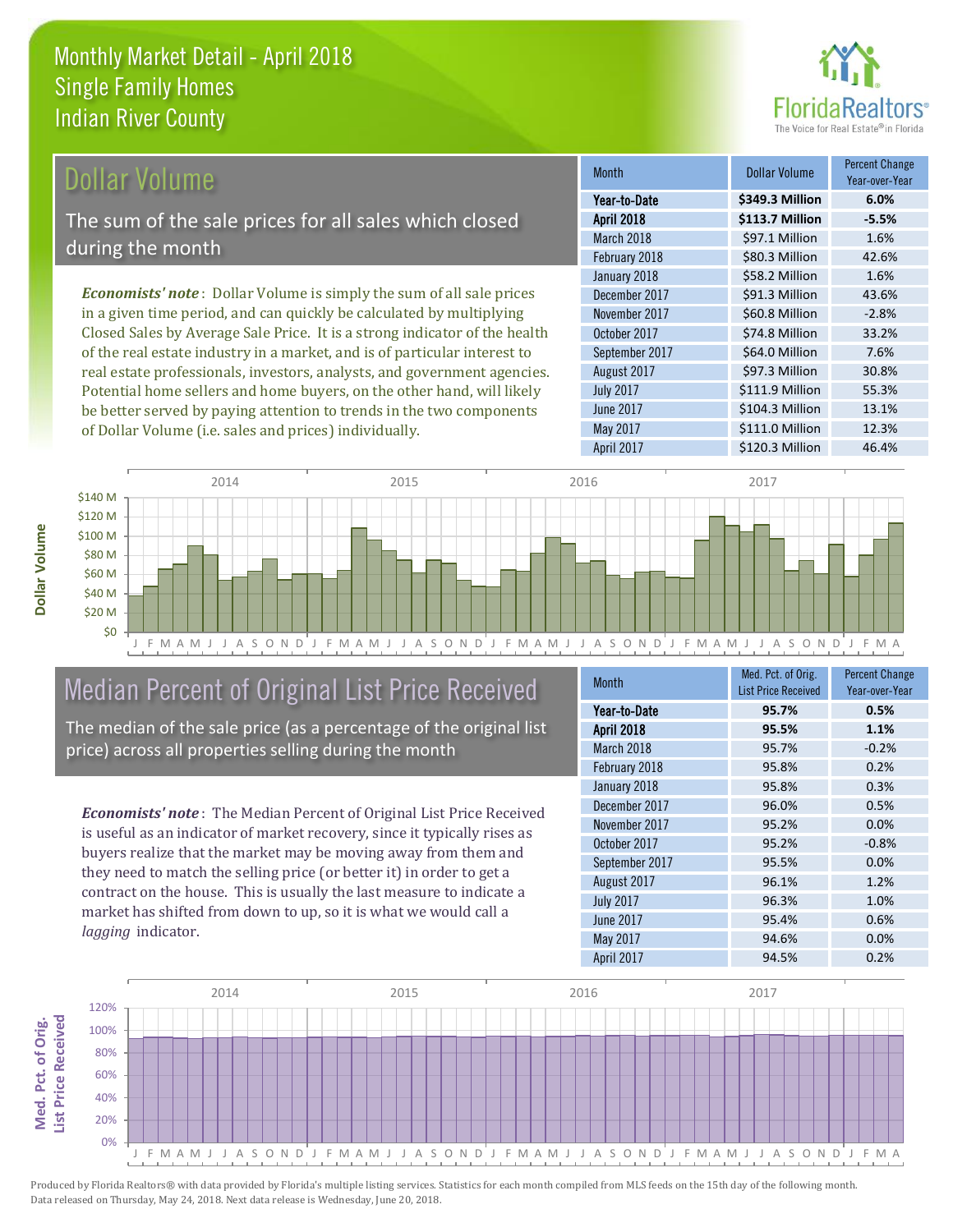

| <b>Median Time to Contract</b>                                                | <b>Month</b>      | <b>Median Time to</b><br>Contract | <b>Percent Change</b><br>Year-over-Year |
|-------------------------------------------------------------------------------|-------------------|-----------------------------------|-----------------------------------------|
|                                                                               | Year-to-Date      | 46 Days                           | $-2.1%$                                 |
| The median number of days between the listing date                            | <b>April 2018</b> | 49 Days                           | 4.3%                                    |
| and contract date for all Closed Sales during the month                       | March 2018        | 45 Days                           | $-8.2%$                                 |
|                                                                               | February 2018     | 46 Days                           | $-17.9%$                                |
|                                                                               | January 2018      | 45 Days                           | 15.4%                                   |
| <b>Economists' note</b> : Like Time to Sale, Time to Contract is a measure of | December 2017     | 45 Days                           | 15.4%                                   |
| the length of the home selling process calculated for sales which closed      | November 2017     | 40 Days                           | $-13.0%$                                |
| during the month. The difference is that Time to Contract measures            | October 2017      | 55 Days                           | 44.7%                                   |
| the number of days between the initial listing of a property and the          | September 2017    | 55 Days                           | 34.1%                                   |
| signing of the contract which eventually led to the closing of the sale.      | August 2017       | 47 Days                           | 0.0%                                    |
| When the gap between Median Time to Contract and Median Time to               | <b>July 2017</b>  | 47 Days                           | $-2.1%$                                 |
| Sale grows, it is usually a sign of longer closing times and/or declining     | <b>June 2017</b>  | 49 Days                           | 0.0%                                    |



## Median Time to Sale

numbers of cash sales.

**Median Time to** 

**Median Time to** 

The median number of days between the listing date and closing date for all Closed Sales during the month

*Economists' note* : Time to Sale is a measure of the length of the home selling process, calculated as the number of days between the initial listing of a property and the closing of the sale. *Median* Time to Sale is the amount of time the "middle" property selling this month was on the market. That is, 50% of homes selling this month took *less* time to sell, and 50% of homes took *more* time to sell. Median Time to Sale gives a more accurate picture than Average Time to Sale, which can be skewed upward by small numbers of properties taking an abnormally long time to sell.

| <b>Month</b>      | <b>Median Time to Sale</b> | <b>Percent Change</b><br>Year-over-Year |
|-------------------|----------------------------|-----------------------------------------|
| Year-to-Date      | 91 Days                    | 1.1%                                    |
| <b>April 2018</b> | 94 Days                    | 2.2%                                    |
| March 2018        | 84 Days                    | $-9.7%$                                 |
| February 2018     | 91 Days                    | $-2.2%$                                 |
| January 2018      | 89 Days                    | 8.5%                                    |
| December 2017     | 97 Days                    | 11.5%                                   |
| November 2017     | 89 Days                    | $-5.3%$                                 |
| October 2017      | 106 Days                   | 34.2%                                   |
| September 2017    | 107 Days                   | 17.6%                                   |
| August 2017       | 84 Days                    | $-14.3%$                                |
| <b>July 2017</b>  | 91 Days                    | $-5.2%$                                 |
| <b>June 2017</b>  | 91 Days                    | $-8.1%$                                 |
| May 2017          | 105 Days                   | 5.0%                                    |
| April 2017        | 92 Days                    | 5.7%                                    |

May 2017 55 Days 0.0%

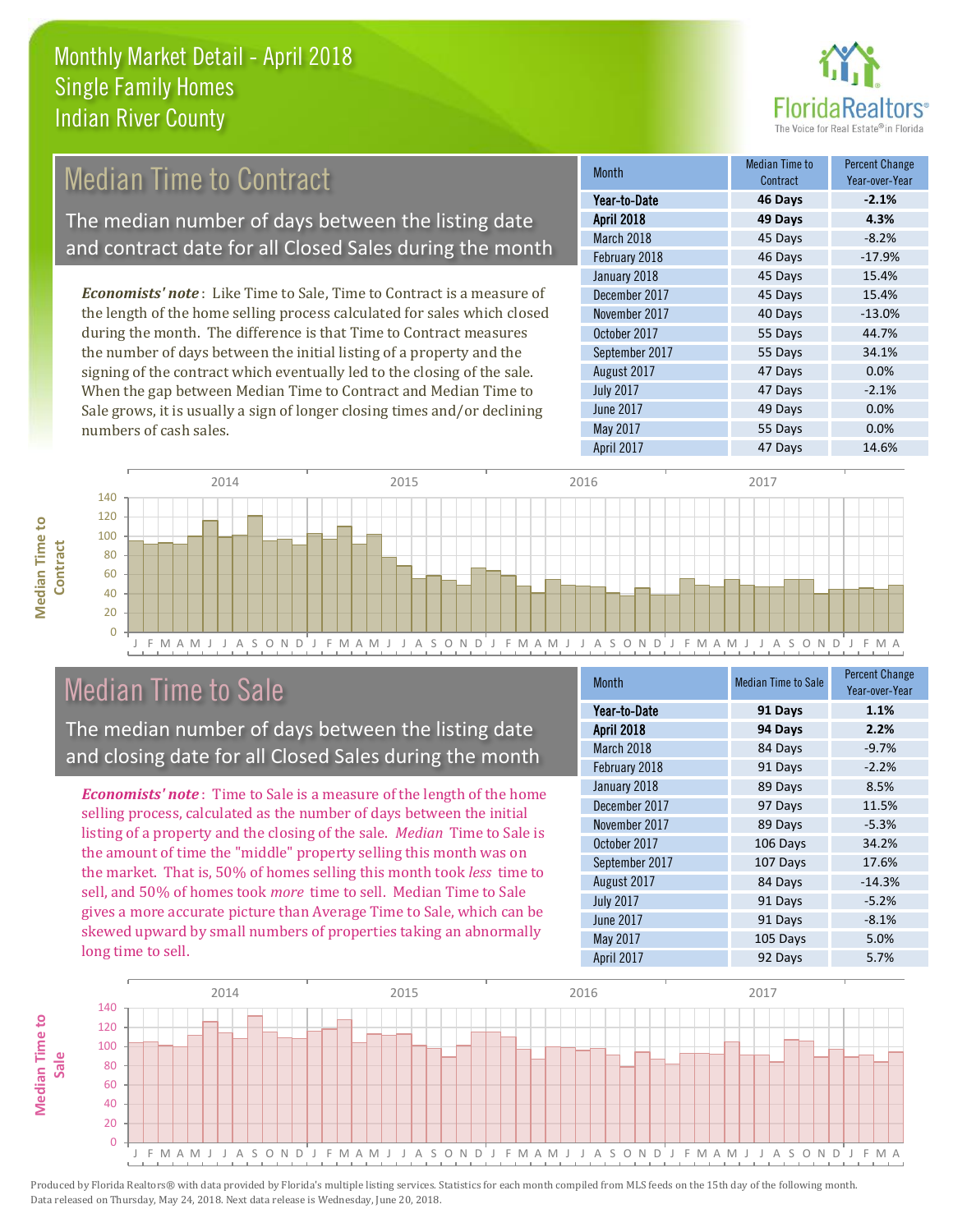

| New Pending Sales                                                             | <b>Month</b>      | <b>New Pending Sales</b> | <b>Percent Change</b><br>Year-over-Year |
|-------------------------------------------------------------------------------|-------------------|--------------------------|-----------------------------------------|
|                                                                               | Year-to-Date      | 1,369                    | 2.2%                                    |
| The number of listed properties that went under                               | <b>April 2018</b> | 390                      | 17.1%                                   |
| contract during the month                                                     | March 2018        | 355                      | $-3.5%$                                 |
|                                                                               | February 2018     | 313                      | $-9.5%$                                 |
|                                                                               | January 2018      | 311                      | 6.1%                                    |
| <b>Economists' note:</b> Because of the typical length of time it takes for a | December 2017     | 198                      | $-2.0%$                                 |
| sale to close, economists consider Pending Sales to be a decent               | November 2017     | 269                      | 17.5%                                   |
| indicator of potential future Closed Sales. It is important to bear in        | October 2017      | 279                      | 20.8%                                   |
| mind, however, that not all Pending Sales will be closed successfully.        | September 2017    | 152                      | $-43.5%$                                |
| So, the effectiveness of Pending Sales as a future indicator of Closed        | August 2017       | 274                      | 2.2%                                    |
| Sales is susceptible to changes in market conditions such as the              | <b>July 2017</b>  | 289                      | 14.2%                                   |
| availability of financing for homebuyers and the inventory of                 | June 2017         | 327                      | 9.4%                                    |



## New Listings

distressed properties for sale.

The number of properties put onto the market during the month

*Economists' note* : New Listings tend to rise in delayed response to increasing prices, so they are often seen as a lagging indicator of market health. As prices rise, potential sellers raise their estimations of value—and in the most recent cycle, rising prices have freed up many potential sellers who were previously underwater on their mortgages. Note that in our calculations, we take care to not include properties that were recently taken off the market and quickly relisted, since these are not really *new* listings.

| Month            | <b>New Listings</b> | <b>Percent Change</b><br>Year-over-Year |
|------------------|---------------------|-----------------------------------------|
| Year-to-Date     | 1,779               | 13.3%                                   |
| April 2018       | 405                 | 21.3%                                   |
| March 2018       | 431                 | 15.5%                                   |
| February 2018    | 458                 | 3.4%                                    |
| January 2018     | 485                 | 15.5%                                   |
| December 2017    | 245                 | $-5.8%$                                 |
| November 2017    | 339                 | $-3.1%$                                 |
| October 2017     | 342                 | 16.7%                                   |
| September 2017   | 177                 | $-40.6%$                                |
| August 2017      | 307                 | $-6.4%$                                 |
| <b>July 2017</b> | 306                 | 8.1%                                    |
| <b>June 2017</b> | 346                 | 25.8%                                   |
| May 2017         | 380                 | 23.8%                                   |
| April 2017       | 334                 | 2.5%                                    |

May 2017 321 16.7%



**New Listings**

**Pending Sales**

**Pending Sales**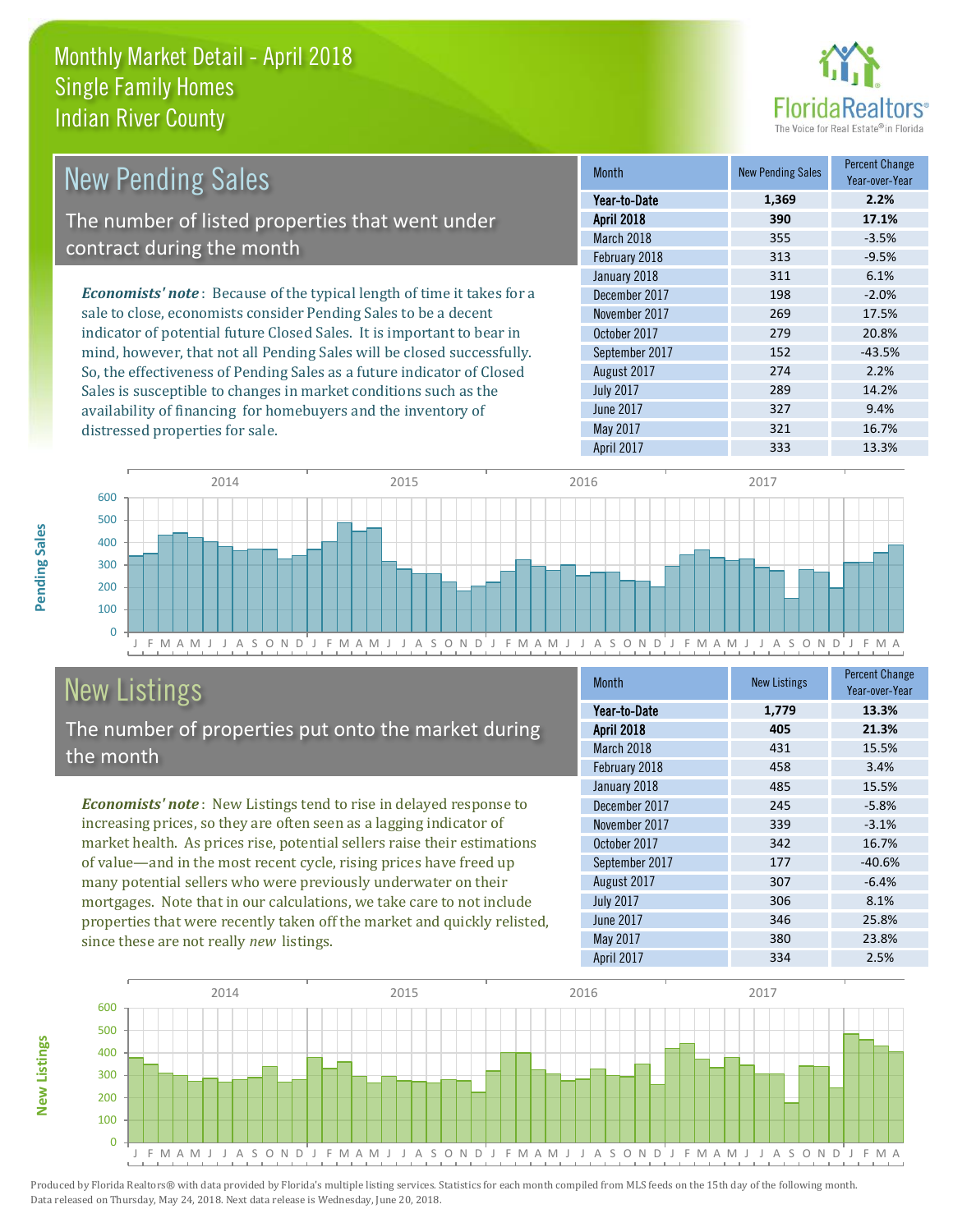

| <b>Inventory (Active Listings)</b>                                           | <b>Month</b>             |
|------------------------------------------------------------------------------|--------------------------|
|                                                                              | <b>YTD (Monthly Avg)</b> |
| The number of property listings active at the end of                         | <b>April 2018</b>        |
| the month                                                                    | March 2018               |
|                                                                              | February 2018            |
|                                                                              | January 2018             |
| <b>Economists' note</b> : There are a number of ways to define and calculate | December 2017            |
|                                                                              | November 2017            |

Inventory. Our method is to simply count the number of active listings on the last day of the month, and hold this number to compare with the same month the following year. Inventory rises when New Listings are outpacing the number of listings that go off-market (regardless of whether they actually sell). Likewise, it falls when New Listings aren't keeping up with the rate at which homes are going off-market.

| <b>Month</b>             | Inventory | <b>Percent Change</b><br>Year-over-Year |
|--------------------------|-----------|-----------------------------------------|
| <b>YTD (Monthly Avg)</b> | 1,434     | 3.2%                                    |
| April 2018               | 1,414     | 9.4%                                    |
| March 2018               | 1,440     | 8.0%                                    |
| February 2018            | 1,489     | 3.1%                                    |
| January 2018             | 1,393     | $-6.3%$                                 |
| December 2017            | 1,176     | $-3.7%$                                 |
| November 2017            | 1,212     | $-4.3%$                                 |
| October 2017             | 1,214     | 5.2%                                    |
| September 2017           | 1,148     | 3.1%                                    |
| August 2017              | 1,166     | 0.2%                                    |
| <b>July 2017</b>         | 1,247     | 13.0%                                   |
| <b>June 2017</b>         | 1,237     | 7.4%                                    |
| May 2017                 | 1,338     | 5.4%                                    |
| April 2017               | 1,292     | $-2.0%$                                 |



## Months Supply of Inventory

An estimate of the number of months it will take to deplete the current Inventory given recent sales rates

*Economists' note* : MSI is a useful indicator of market conditions. The benchmark for a balanced market (favoring neither buyer nor seller) is 5.5 months of inventory. Anything higher is traditionally a buyers' market, and anything lower is a sellers' market. There is no single accepted way of calculating MSI. A common method is to divide current Inventory by the most recent month's Closed Sales count, but this count is a usually poor predictor of future Closed Sales due to seasonal cycles. To eliminate seasonal effects, we use the 12-month average of monthly Closed Sales instead.

| Month                    | <b>Months Supply</b> | <b>Percent Change</b><br>Year-over-Year |
|--------------------------|----------------------|-----------------------------------------|
| <b>YTD (Monthly Avg)</b> | 5.5                  | $-6.8%$                                 |
| <b>April 2018</b>        | 5.4                  | 1.9%                                    |
| March 2018               | 5.5                  | $-1.8%$                                 |
| February 2018            | 5.7                  | $-8.1%$                                 |
| January 2018             | 5.4                  | $-15.6%$                                |
| December 2017            | 4.5                  | $-13.5%$                                |
| November 2017            | 4.8                  | $-12.7%$                                |
| October 2017             | 4.8                  | $-5.9%$                                 |
| September 2017           | 4.5                  | $-8.2%$                                 |
| August 2017              | 4.6                  | $-9.8%$                                 |
| <b>July 2017</b>         | 4.8                  | $-2.0%$                                 |
| <b>June 2017</b>         | 4.9                  | $-2.0%$                                 |
| May 2017                 | 5.4                  | $-1.8%$                                 |
| April 2017               | 5.3                  | $-5.4%$                                 |

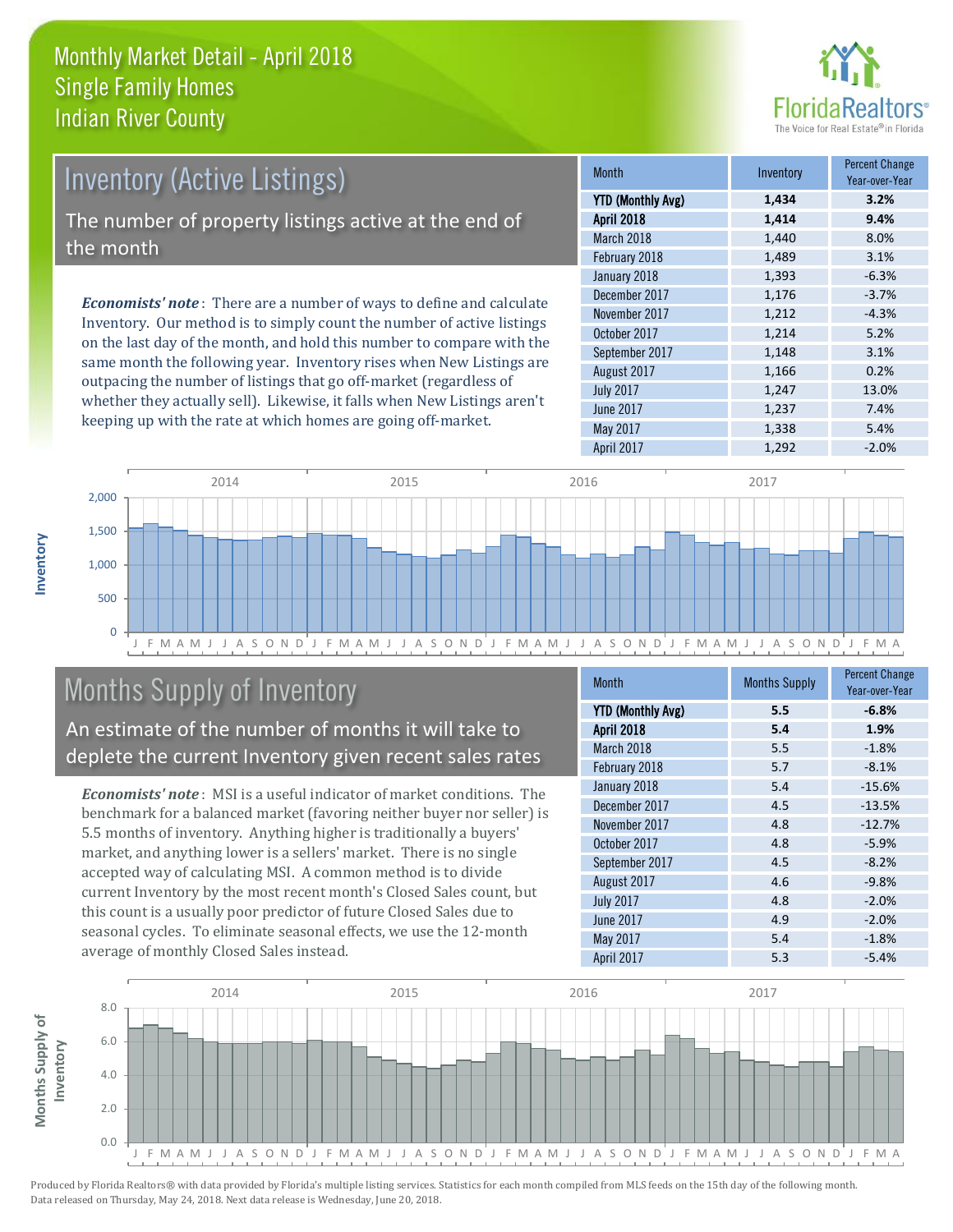

## Closed Sales by Sale Price

The number of sales transactions which closed during the month

*Economists' note:* Closed Sales are one of the simplest—yet most important—indicators for the residential real estate market. When comparing Closed Sales across markets of different sizes, we recommend comparing the percent changes in sales rather than the number of sales. Closed Sales (and many other market metrics) are affected by seasonal cycles, so actual trends are more accurately represented by year-over-year changes (i.e. comparing a month's sales to the amount of sales in the same month in the previous year), rather than changes from one month to the next.

| Sale Price            | <b>Closed Sales</b> | <b>Percent Change</b><br>Year-over-Year |
|-----------------------|---------------------|-----------------------------------------|
| Less than \$50,000    | $\mathbf{1}$        | $-50.0%$                                |
| $$50,000 - $99,999$   | 10                  | $-9.1%$                                 |
| $$100,000 - $149,999$ | 42                  | 31.3%                                   |
| $$150,000 - $199,999$ | 56                  | $-21.1%$                                |
| \$200,000 - \$249,999 | 59                  | 31.1%                                   |
| \$250,000 - \$299,999 | 43                  | 22.9%                                   |
| \$300,000 - \$399,999 | 30                  | 3.4%                                    |
| \$400,000 - \$599,999 | 30                  | $-3.2%$                                 |
| \$600,000 - \$999,999 | 17                  | 21.4%                                   |
| \$1,000,000 or more   | 21                  | 16.7%                                   |



### Median Time to Contract by Sale Price The median number of days between the listing date and contract date for all Closed Sales during the month

*Economists' note* : Like Time to Sale, Time to Contract is a measure of the length of the home selling process calculated for sales which closed during the month. The difference is that Time to Contract measures the number of days between the initial listing of a property and the signing of the contract which eventually led to the closing of the sale. When the gap between Median Time to Contract and Median Time to Sale grows, it is usually a sign of longer closing times and/or declining numbers of cash sales.

| Sale Price            | <b>Median Time to</b><br>Contract | <b>Percent Change</b><br>Year-over-Year |
|-----------------------|-----------------------------------|-----------------------------------------|
| Less than \$50,000    | 183 Days                          | 2514.3%                                 |
| \$50,000 - \$99,999   | 12 Days                           | $-60.0%$                                |
| $$100,000 - $149,999$ | 31 Days                           | 0.0%                                    |
| $$150,000 - $199,999$ | 32 Days                           | 68.4%                                   |
| \$200,000 - \$249,999 | 57 Days                           | 35.7%                                   |
| $$250,000 - $299,999$ | 68 Days                           | 100.0%                                  |
| \$300,000 - \$399,999 | 55 Days                           | $-40.2%$                                |
| $$400,000 - $599,999$ | 83 Days                           | $-36.6%$                                |
| \$600,000 - \$999,999 | 286 Days                          | 167.3%                                  |
| \$1,000,000 or more   | 99 Days                           | $-1.0%$                                 |



Produced by Florida Realtors® with data provided by Florida's multiple listing services. Statistics for each month compiled from MLS feeds on the 15th day of the following month. Data released on Thursday, May 24, 2018. Next data release is Wednesday, June 20, 2018.

**Median Time to Contract**

**Median Time to Contract**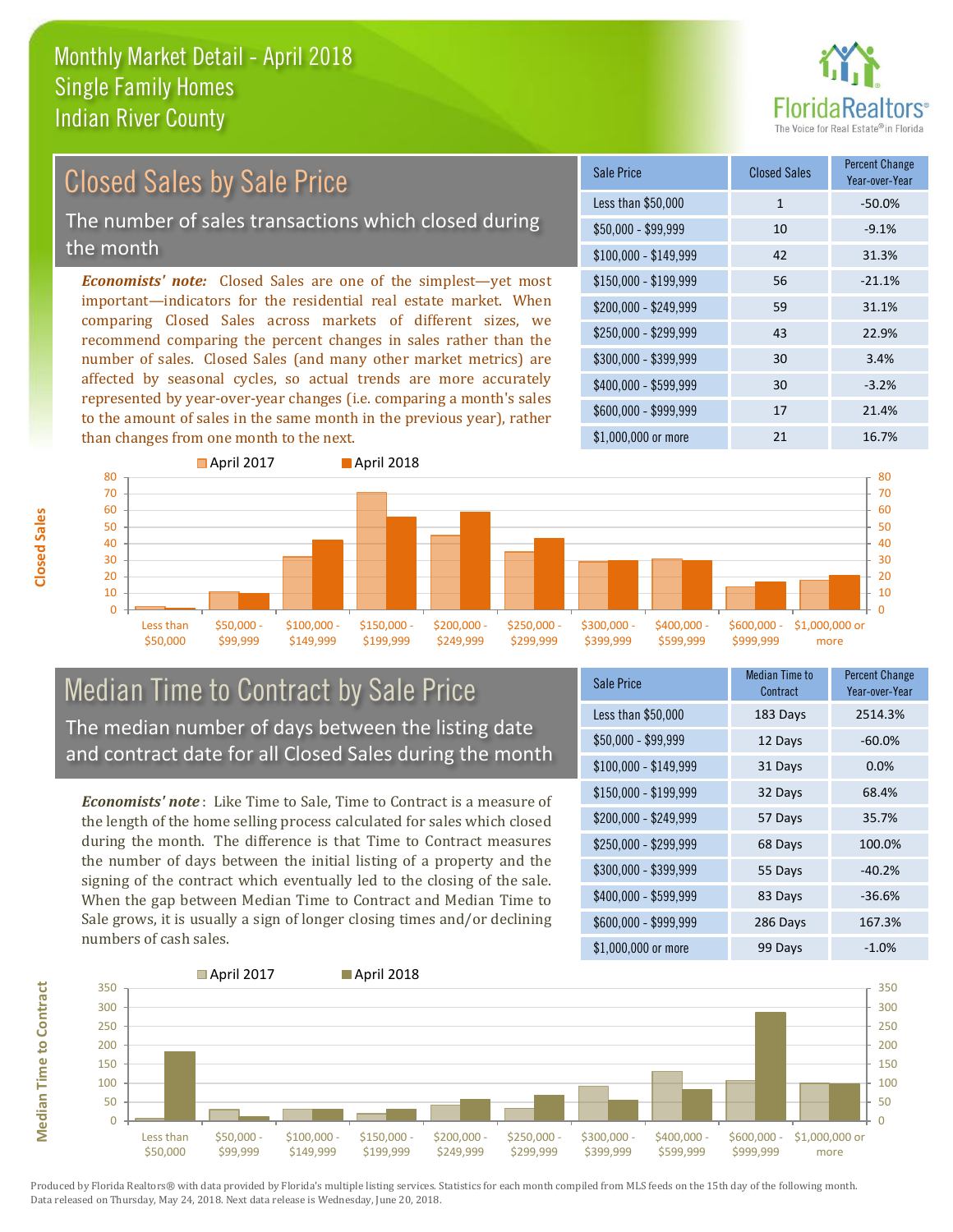

# New Listings by Initial Listing Price

The number of properties put onto the market during the month

*Economists' note:* New Listings tend to rise in delayed response to increasing prices, so they are often seen as a lagging indicator of market health. As prices rise, potential sellers raise their estimations of value—and in the most recent cycle, rising prices have freed up many potential sellers who were previously underwater on their mortgages. Note that in our calculations, we take care to not include properties that were recently taken off the market and quickly relisted, since these are not really *new* listings.

| <b>Initial Listing Price</b> | <b>New Listings</b> | <b>Percent Change</b><br>Year-over-Year |
|------------------------------|---------------------|-----------------------------------------|
| Less than \$50,000           | 0                   | $-100.0%$                               |
| $$50,000 - $99,999$          | 10                  | 42.9%                                   |
| $$100,000 - $149,999$        | 40                  | 2.6%                                    |
| $$150,000 - $199,999$        | 71                  | 16.4%                                   |
| \$200,000 - \$249,999        | 82                  | 15.5%                                   |
| \$250,000 - \$299,999        | 67                  | 67.5%                                   |
| \$300,000 - \$399,999        | 60                  | 27.7%                                   |
| \$400,000 - \$599,999        | 39                  | 34.5%                                   |
| \$600,000 - \$999,999        | 22                  | $-12.0%$                                |
| \$1,000,000 or more          | 14                  | 0.0%                                    |



### Inventory by Current Listing Price The number of property listings active at the end of the month

*Economists' note* : There are a number of ways to define and calculate Inventory. Our method is to simply count the number of active listings on the last day of the month, and hold this number to compare with the same month the following year. Inventory rises when New Listings are outpacing the number of listings that go off-market (regardless of whether they actually sell). Likewise, it falls when New Listings aren't keeping up with the rate at which homes are going off-market.

| <b>Current Listing Price</b> | Inventory | <b>Percent Change</b><br>Year-over-Year |
|------------------------------|-----------|-----------------------------------------|
| Less than \$50,000           | 0         | $-100.0\%$                              |
| $$50,000 - $99,999$          | 19        | 0.0%                                    |
| $$100,000 - $149,999$        | 56        | $-6.7%$                                 |
| $$150,000 - $199,999$        | 120       | $-5.5%$                                 |
| \$200,000 - \$249,999        | 164       | 3.8%                                    |
| \$250,000 - \$299,999        | 181       | 34.1%                                   |
| \$300,000 - \$399,999        | 210       | 16.7%                                   |
| \$400,000 - \$599,999        | 252       | 31.9%                                   |
| \$600,000 - \$999,999        | 175       | $-12.1%$                                |
| \$1,000,000 or more          | 237       | 6.8%                                    |



Produced by Florida Realtors® with data provided by Florida's multiple listing services. Statistics for each month compiled from MLS feeds on the 15th day of the following month. Data released on Thursday, May 24, 2018. Next data release is Wednesday, June 20, 2018.

**Inventory**